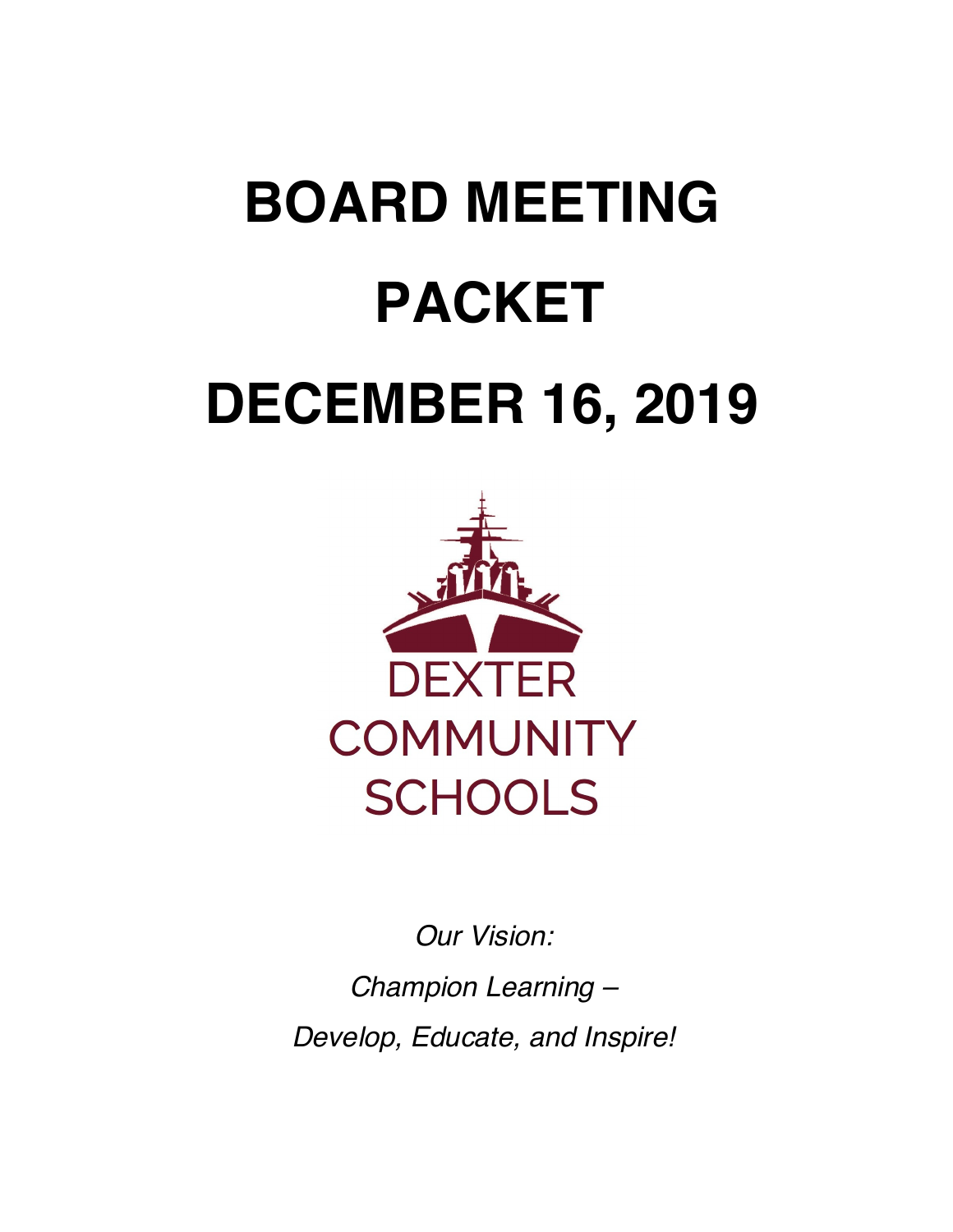#### **SPECIAL MEETING DECEMBER 16, 2019 7:00pm BOARD NOTES**

#### **A. ROLL CALL**

#### **B. MEETING MINUTES**

 **\*** An appropriate motion might be, "I move that the Board of Education approve the attached meeting minutes from 12-2-2019 as presented/amended and the closed session minutes from 12-2-2019 as presented/amended."

#### **C. APPROVAL OF AGENDA**

- 1. Approval of Agenda. Board policy provides that the Superintendent of Schools shall prepare an agenda for all Board meetings as directed by the President of the Board of Education.
- the agenda as presented/amended." \* An appropriate motion might be, "I move that the Board of Education approve
- **D. PUBLIC PARTICIPATION:** *Persons who wish to address the Board may complete a Public Comment Card to be presented to the Board president at the beginning of the meeting. Each speaker is allotted a maximum of 5 minutes unless otherwise notified. Each speaker will be asked to announce his/her name and indicate if he/she represents any organization or agency. No person may speak more than once on the same subject during a single meeting. For further details see policy 0167.3, Public Participation at Board Meetings.*

#### **E. CONSENT ITEMS**

- 1. Personnel New Hire. Your packet contains a resume and recommendation for hire from Wylie Principal Katie See for an open third grade teaching position.
- Kaitlyn Tietsma a probationary teaching contract for the remainder of the 2019- 20 school year." \* An appropriate motion might be, "I move that the Board of Education offer

#### **F. DISCUSSION ITEMS**

#### $1<sub>1</sub>$ Athletics Restructuring Proposal.

Timeline of the development of the Athletics Restructuring proposal to date:

- July 22, 2019 the Board of Education acted to pause any change to athletic participation fees and schedule at least two public forums to discuss athletics department structure and review financial scenarios.
- September  $10<sup>th</sup>$  the first public forum was held.
- November 5<sup>th</sup>, the Athletics Ad Hoc Committee reviewed a proposal to restructure the Athletics department.
- November  $20<sup>th</sup>$ , the Athletics Ad Hoc Committee met to review a revision of that proposal which incorporated feedback from the previous meeting.
- November  $25<sup>th</sup>$  the Finance Committee was updated on this proposal.
- December 2<sup>nd</sup> the Athletics Restructuring proposal included in tonight's packet was presented to the Board of Education.
- December  $9^{\text{th}}$  the second public forum was held.
- The Restructuring proposal in your packet is presented for discussion this evening.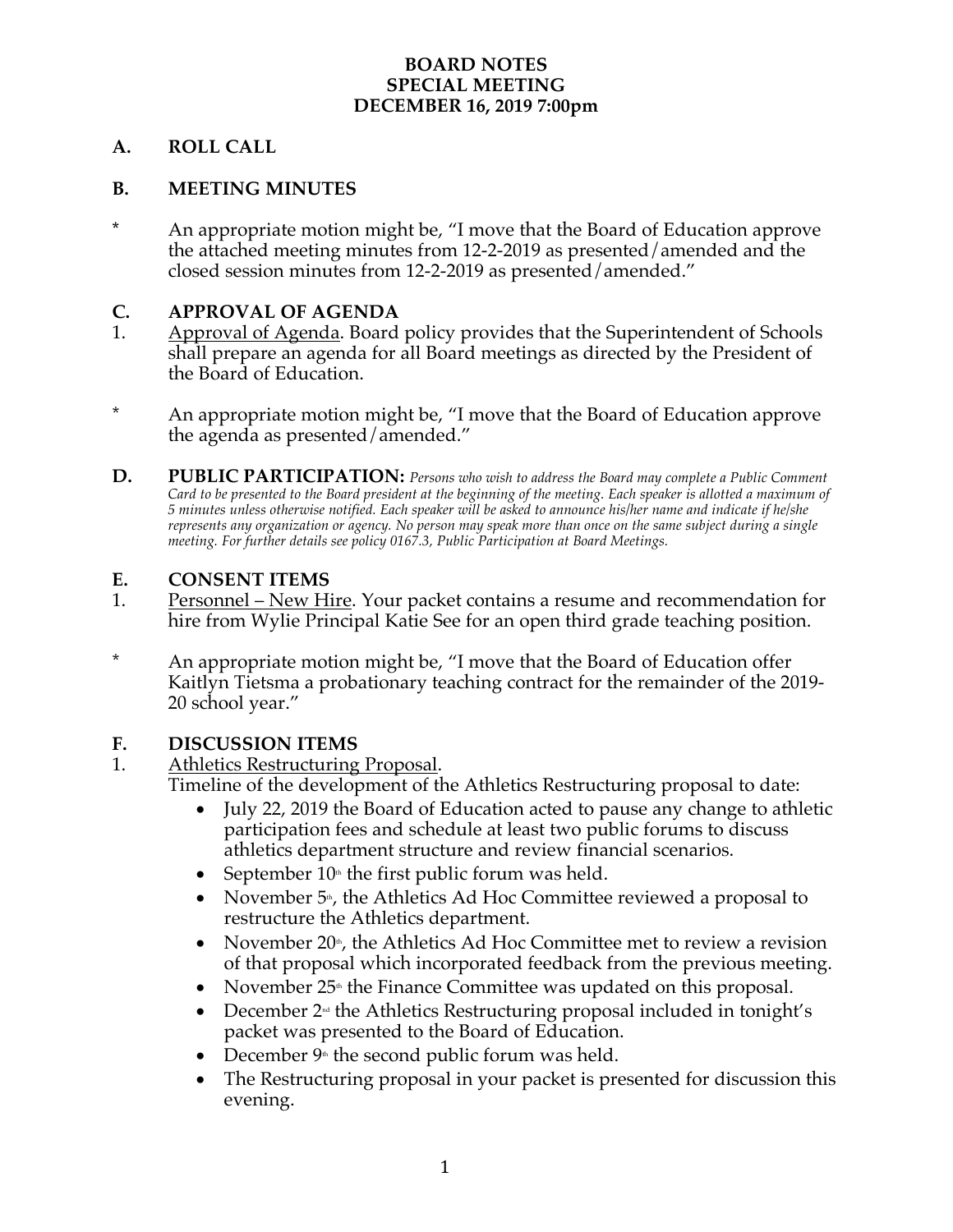#### **SPECIAL MEETING BOARD NOTES DECEMBER 16, 2019 7:00pm**

#### **G. PUBLIC PARTICIPATION**

#### **H. CLOSED SESSION (requires 2/3 roll call vote)**

1. Consider Release of Material Exempt from Disclosure MCL 15.268(h) (requires 2/3 roll call vote)

## **I.** POTENTIAL ACTION ITEM<br>1. Pending Closed Session

1. Pending Closed Session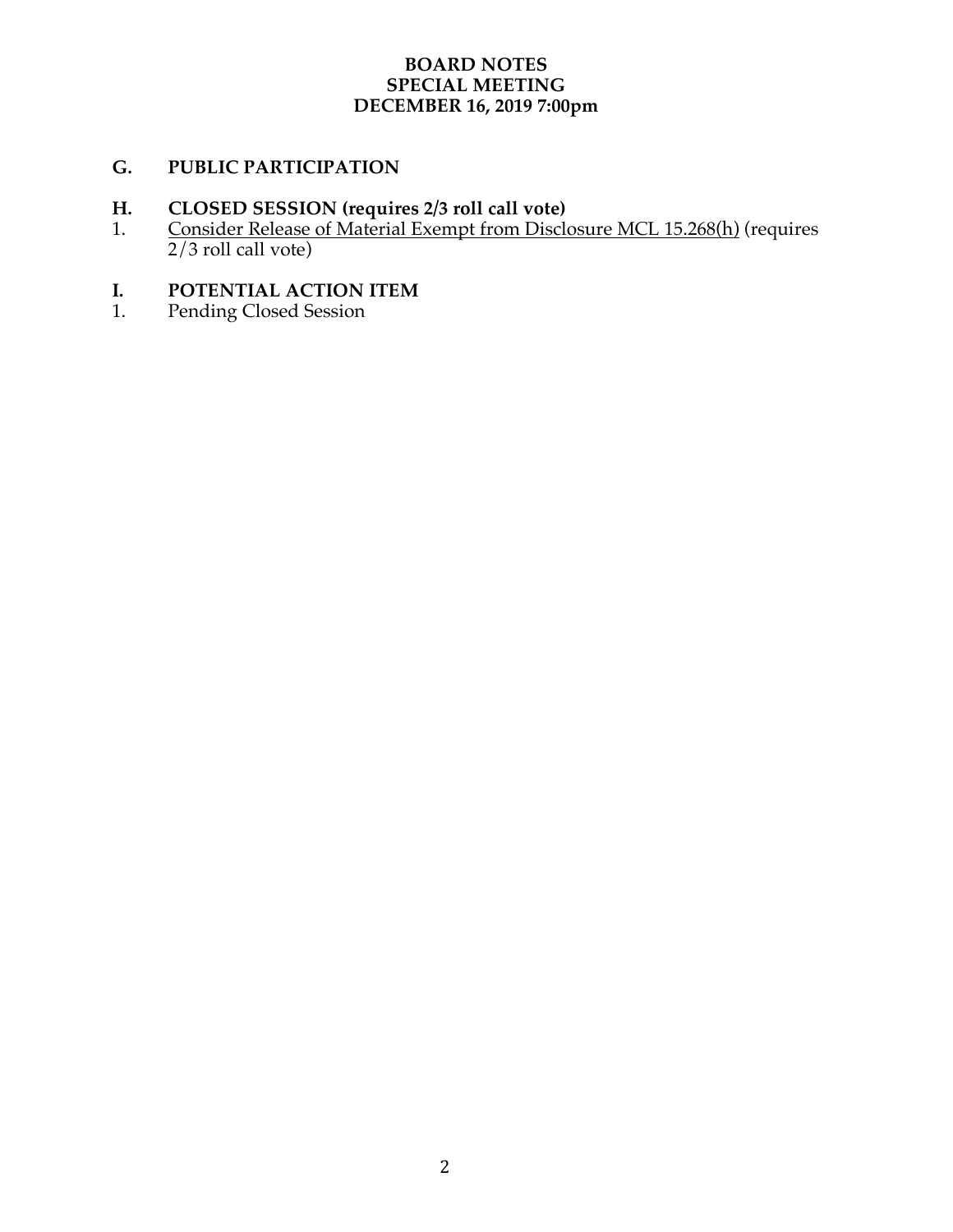#### **DEXTER COMMUNITY SCHOOLS BOARD OF EDUCATION** &  **MEETING MINUTES – DECEMBER 2, 2019** & **Creekside Media Center** &

 The meeting was called to order at approximately 7:01pm by Board President Michael Wendorf.

#### **A. ROLL CALL**

 **Members Present:** Mara Greatorex, Daryl Kipke, Dick Lundy, Barbara Read, Julie Schumaker, Michael Wendorf, Student Representative Annalisa Shehab **Members Absent:** Ron Darr, Student Representative Chad Robards **Administrative & Supervisory Staff:** Sharon Raschke, Barb Santo, Mollie Sharrar, Chris Timmis, Hope Vestergaard **Guests:** Noreen Ferris Wolcott **Press:** Lonnie Huhman (The Sun Times News), Melanie McIntyre (We Love **DEA:** Jessica Baese **DESPA:** D'Ann Dunn Dexter)

#### **B. MEETING MINUTES**

 Daryl Kipke made a motion to approve the regular meeting minutes and closed meeting minutes from November 11, 2019 as presented. Dick Lundy seconded the motion. **Motion Carried (unanimous).** 

 The Special Meeting minutes from November 11, 2019 were included in the packet but not listed on the agenda. Julie Schumaker made a motion to amend the agenda to include the Special Meeting minutes from November 11, 2019 and approve them as presented. Dick Lundy seconded the motion. **Motion Carried (unanimous).** 

#### **C. APPROVAL OF AGENDA**

1. Dick Lundy made a motion to approve the agenda as presented. Mara Greatorex supported the motion. **Motion Carried (unanimous).** 

#### **D. SCHOOL PRESENTATIONS**

- 1. Dr. Ken Moore thanked the Board of Education for the marching band observation tower at the twin turf fields, as well as overall outstanding facilities.
- facilities. 2. Athletic Director Mike Bavineau, Superintendent Chris Timmis, and CFO Sharon Raschke shared with the Board a proposal to restructure Athletics including moving self-funded sports to school-supported, making changes to participation fees, updating coaching structure, and ensuring equitable opportunities for all athletes. This presentation will be shared and discussed at the December 9<sub>th</sub> Athletics forum at Mill Creek cafeteria at 6:30pm.

#### E. **EUPERINTENDENT UPDATE**

- 1. Superintendent Chris Timmis shared with the Board the District's progress toward developing a profile of a learner. The District is developing a visual "helm" to identify and articulate goals and expectations by grade level.
- 2. The Superintendent shared with the Board a mental health awareness campaign that the WISD has launched as part of the county mental health millage. millage. 1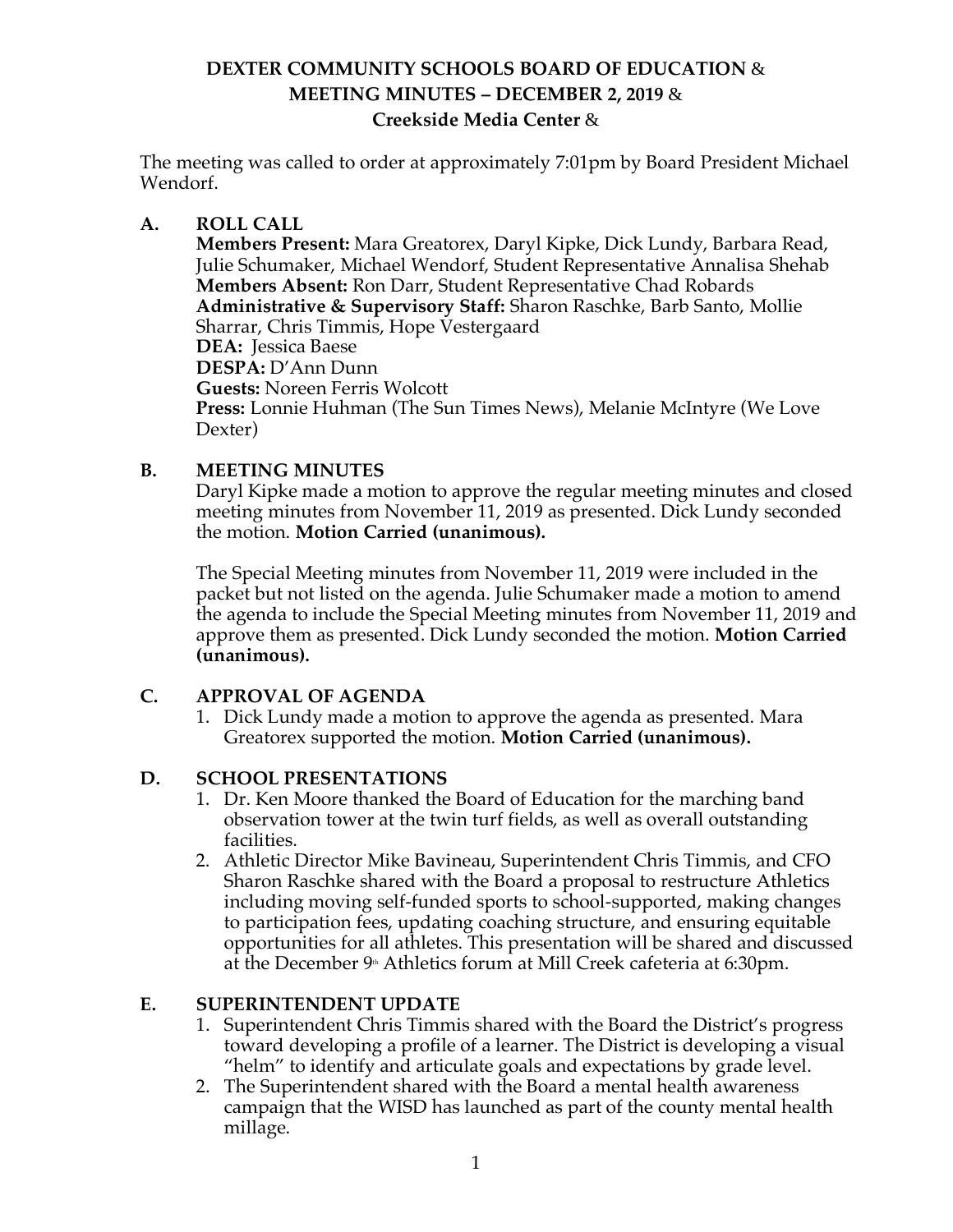#### **DEXTER COMMUNITY SCHOOLS BOARD OF EDUCATION** &  **MEETING MINUTES – DECEMBER 2, 2019** & **Creekside Media Center** &

- 3. Thanks to bond construction money, the wrestling room at Creekside has been remodeled and is back in use. This, and using the Bates gym for cheer, has freed up considerable athletics space.
- 4. The District currently has eight robotics teams at the various schools and the DHS Dreadbots have moved into their dedicated space at Wylie.

#### **F. STUDENT REPRESENTATIVES UPDATE**

1. Annalisa Shehab updated the Board on the various charitable efforts taking place across the district.

#### **G. PUBLIC PARTICIPATION – none**

#### **H. CONSENT ITEMS**

- 1. Julie Schumaker made a motion that the Board approve the consent items in bulk. Daryl Kipke seconded the motion. **Motion Carried (unanimous).** 
	- The Board of Education accepted Frieda Steiner's resignation.
	- The Board received the October 2019 budget report.

#### **I. ACTION ITEMS**

- 1. Polices Second Reading. Julie Schumaker made a motion that the attached policies [2410, 2414, 2418, 1615/3215/4215/5512/7434, 1420/3220, 2265, 2450, 2628, 3210, 5230, 5330.02, 6800, 7440.03, 8400, and 8462] be approved for second reading and final approval. Daryl Kipke seconded the motion. **Motion Carried (unanimous).**
- 2. 2019-20 November Budget Amendment. Dick Lundy made a motion that the Board of Education adopt the 2019-20 Budget Amendment Resolutions for the General Fund, Community Services Fund, Food Services Fund, and Student/School Activity Fund be adopted. Mara Greatorex seconded the motion. **Motion Carried (unanimous).**
- 3. Emergency Operations Plan. Dick Lundy made a motion that the Board approve the updated Emergency Operations Plan<sub>'</sub>. Barbara Read seconded the motion. **Motion Carried (unanimous).**

#### **J. DISCUSSION ITEMS**

- 1. Parliamentary Procedure. Trustee Barbara Read read remarks she'd gathered about parliamentary procedure, then showed a video advertisement for a parliamentary procedure program called Jurassic Parliament. Board members had the opportunity to share their personal opinions regarding the usefulness of a parliamentary procedure reference document and/or targeted training for the entire Board. The Superintendent will look into getting a leader for a parliamentary procedure workshop for early 2020.
- 2. Check Register Update from Finance Committee. The committee shared a letter from the auditor Kim Lindsay (Principal, Rehmann Robson) stating current financial reporting exceeds MDE requirements. The committee's

 $\overline{a}$  $<sup>1</sup>$  The EOP is a confidential document and therefore not available for public inspection.</sup>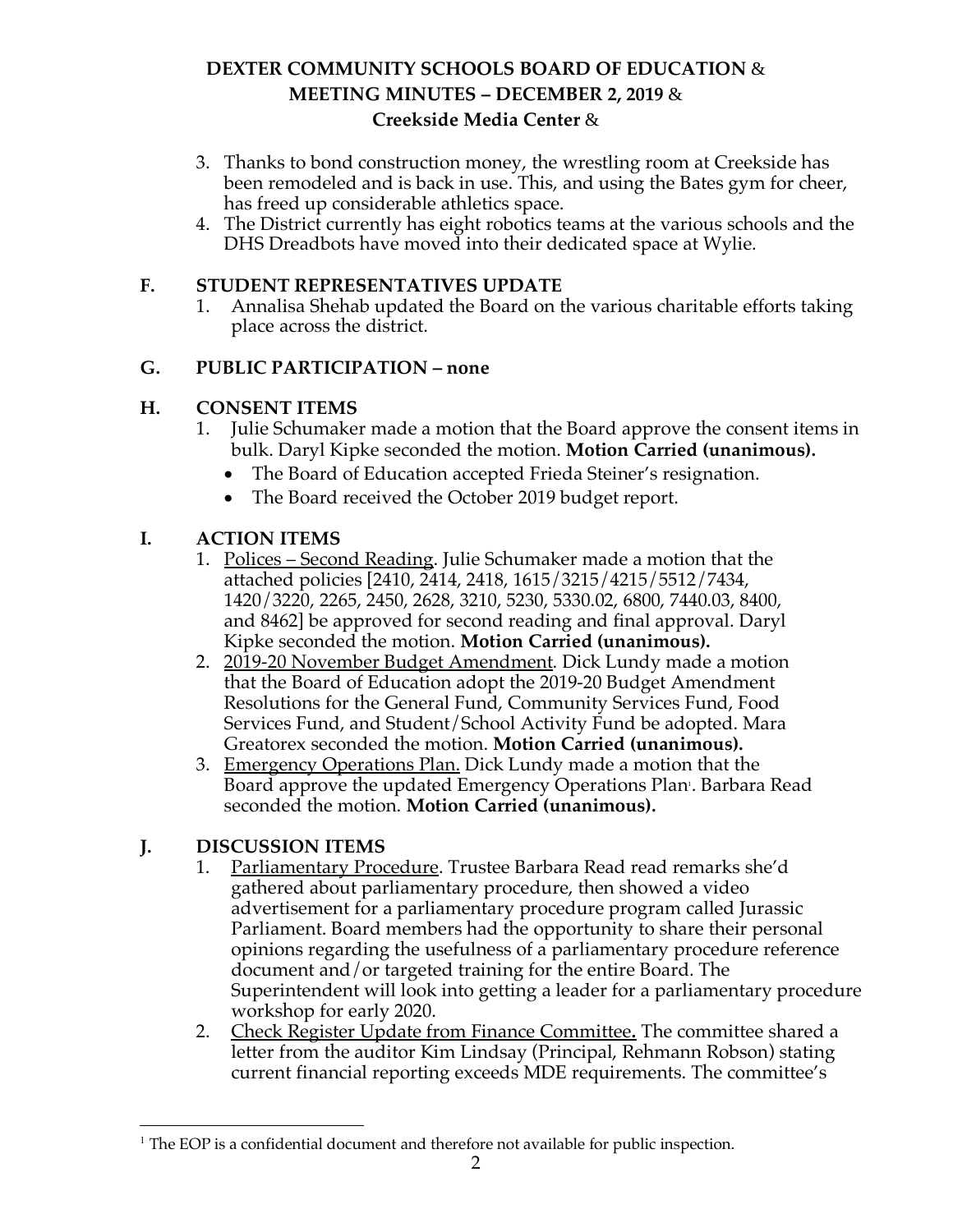#### **DEXTER COMMUNITY SCHOOLS BOARD OF EDUCATION** &  **MEETING MINUTES – DECEMBER 2, 2019** & **Creekside Media Center** &

 consensus is to continue present practices in making substantive financial information available to stakeholders.

#### **K. BOND UPDATE**

1. The District is working on a second round of ordering flexible classroom seating throughout the district.

#### **L. PUBLIC PARTICIPATION – none**

#### **M. BOARD COMMENTS**

- 1. Community Chat Update. Barbara Read, Mara Greatorex, and Julie Schumaker attended the Community Chat. No community members showed up.
- 2. <u>Athletics Ad Hoc Committee Update</u>. This was covered during the Athletics Restructuring presentation.

#### **N. INFORMATION ITEMS**

- 1. Nice Job Notes October
- 2. Athletics Ad Hoc Minutes 11/20/2019
- 3. Finance Minutes 11/25/2019

 At approximately 8:45pm, Dick Lundy made a motion to move into executive session for the purpose of considering material exempt from disclosure following a brief recess. Daryl Kipke seconded the motion. **Roll Call Vote. Motion Carried**  (unanimous).

#### **0.** CLOSED SESSION

- 1. Superintendent Evaluation (closed session requested) *MCL 15.268(a)*
- 2. Consider Material Exempt from Disclosure *MCL 15.268(h)*

At approximately 10:45pm, the Board returned to open session.

#### **P**. **P. ACTION**

1. Superintendent Evaluation. Julie Schumaker made a motion that the Board of Education adopt the completed evaluation reflecting the Board's overall assessment of the Superintendent as highly effective. Daryl Kipke seconded the motion. **Motion Carried (unanimous).** 

 At approximately 10:51pm, Julie Schumaker made a motion to adjourn the  meeting. Dick Lundy seconded the motion. **Motion Carried (unanimous).** 

MINUTES/hlv

 Secretary Board of Education Mara Greatorex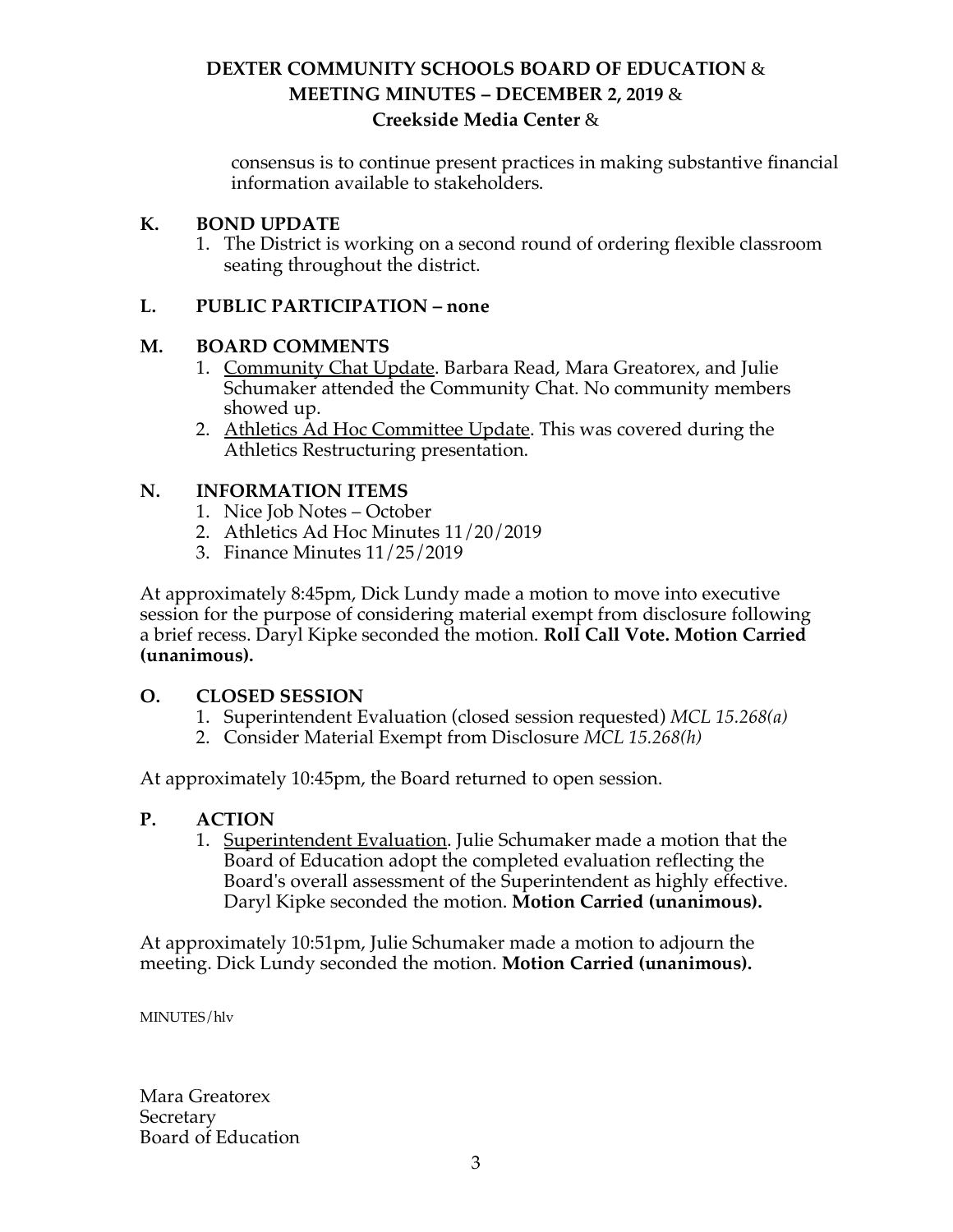

 Wylie Elementary School 3060 Kensington, Dexter, Michigan 48130 Katie See, Principal 734-424-4140 seek@dexterschools.org

 To: Dexter Board of Education Subject: Classroom Teacher Recommendation Date: November 27, 2019 From: Katie See

 As a result of our most recent interview process, we would like to recommend Kaitlyn Tietsema for the third grade teaching position at Wylie. Kaitlyn has been teaching fifth grade in the Clinton Community School District. Before that she was a student teacher at Wylie in Jim Barnes and Roxanne Kohler's fourth grade classrooms. Kaitlyn is a graduate of Eastern Michigan University where she received her Bachelor of Science degree in education.

 Our interview committee was comprised of: Scott Bartz, Jill Covington, Sarah Russell, Megan Hendricks, Natalie Hanlon, Meredith Nickerson, Karen Eby, Deb Eber, myself and Wylie third grade students. We highly recommend Kaitlyn and feel confident that she will make a difference in the lives of Dexter students for years to come.

Thank you,

Katie See Principal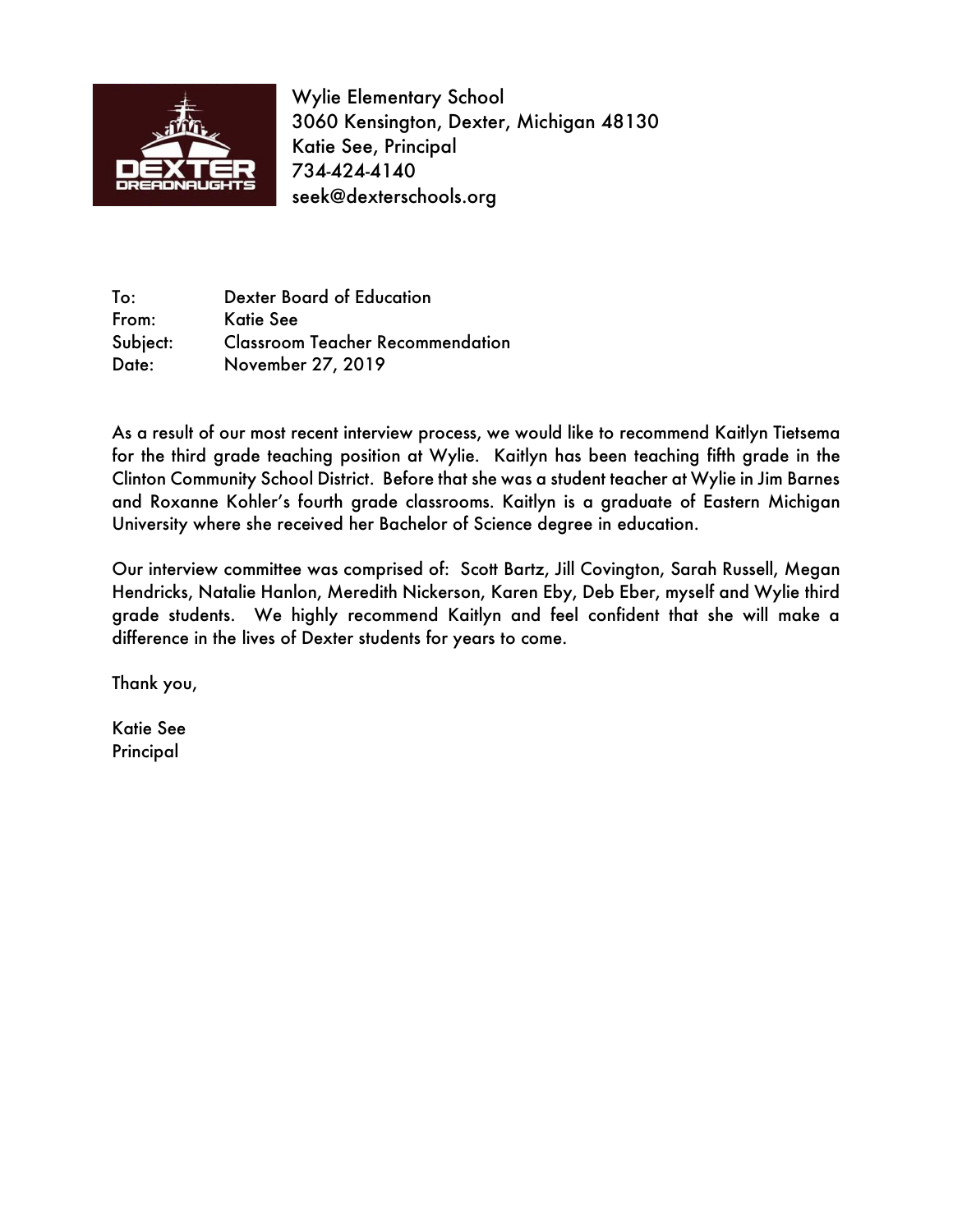## KAITLYN TIETSEMA

#### ELEMENTARY EDUCATION

## CONTACT



### CERTIFICATION

STATE OF MICHIGAN Teacher License

CERTIFICATIONS, Mathematics and Reading

#### EDUCATION

BACHELOR OF SCIENCE IN **EDUCATION** Eastern Michigan University Ypsilanti, MI I December 2018

### PROFIL<sub>F</sub>

I believe that being a teacher is one of the most genuinely rewarding things a person can do. Reflecting on my own childhood, the people who always made the biggest impact on me were my teachers. I think that teachers have the greatest influence on the world around them because they are the ones educating the future generations. I am eager to finally be a part of this great career. I have been working towards this goal of teaching my entire adult life, and feel that I am ready to put all of the things I have learned to the test. I truly believe that teaching is a very rewarding career, and I am ready to become a part of it.

### PROFESSIONAL EXPERIENCE

STUDENT TEACHER | WYLIE ELEMENTARY SCHOOL SEPT 2018 - DEC 2018 | Dexter, MI

- Full-time student teacher with experience teaching Everyday Math, NGSS Science, Social Studies, and Lucy Calkins English Language Arts to 4th Grade students.
- Established positive relationships with students and staff.
- Developed and taught a new integrated unit involving studentdirected learning.
- Planned and taught lessons of all types, accommodating IEP's, 504's and multiple different learning styles.
- Reflected on lessons, and student struggles, and re-taught concepts that were confusing.
- Implemented Social Emotional Learning including helping students to ret realistic and achievable goals.
- Established a Peer Mediation program

ASSISTANT PRESCHOOL TEACHER | ANN ARBOR YMCA JUNE 2017 - AUG 2018 | Ann Arbor, MI

- Designed and taught child based, hands-on lessons to 15-20 preschoolers.
- Designed lessons to help students develop fine motor skills, muscle control, balance, and coordination.
- Helped preschools to develop positive communication skills with fellow classmates, especially when problem solving.
- Collaborated with other preschool teachers and assistants to create a positive and fun learning/working environment.
- Planned educational field trips for students.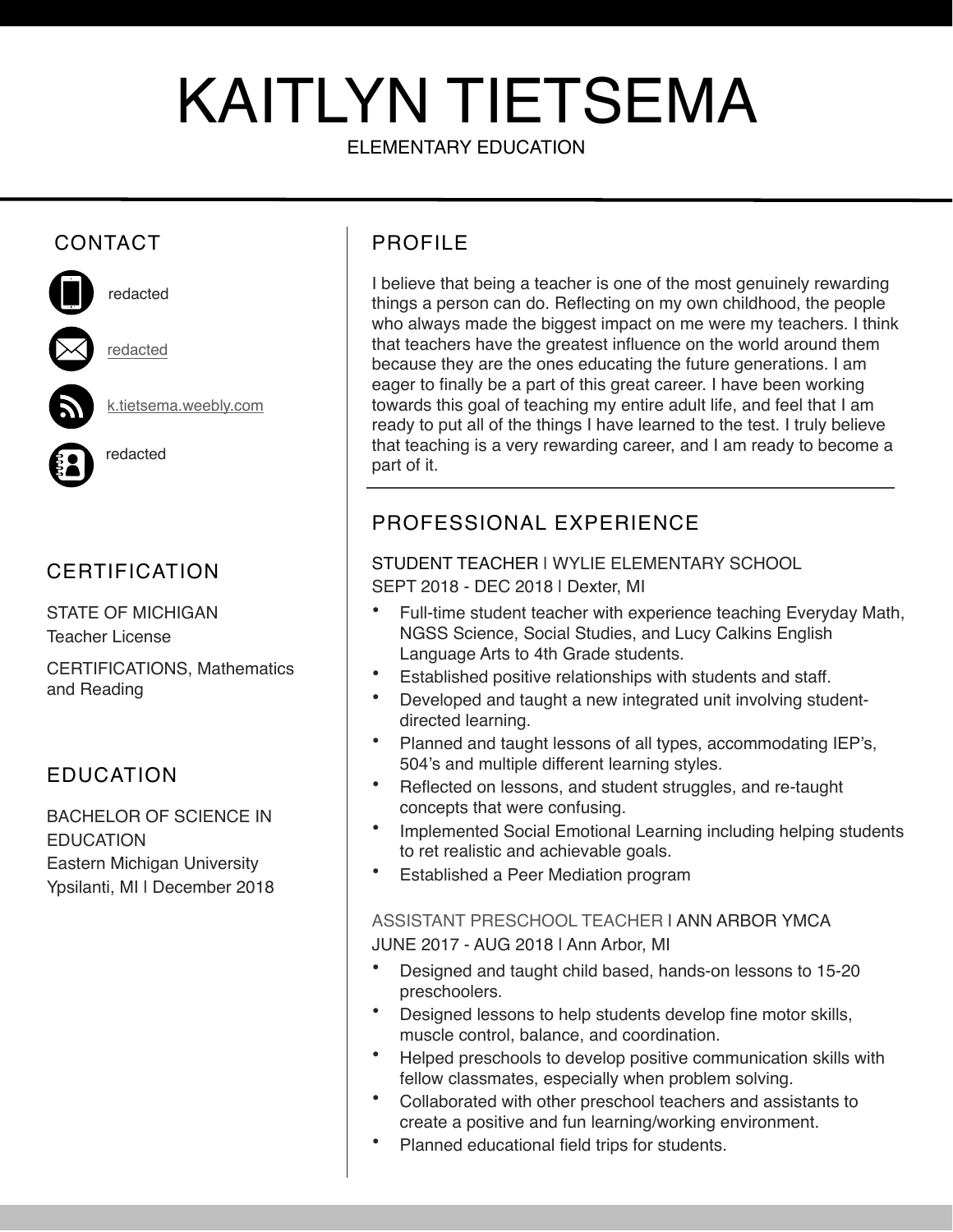## KAITLYN TIETSEMA

#### ELEMENTARY EDUCATION

#### AWARDS

DEAN'S LIST Winter 2015 Fall 2016 Winter 2017 Winter 2018 Fall 2018

### **PROFESSIONAL** AFFILIATIONS

Michigan Reading Association 2016 - Present

Michigan Education Association 2018 - Present

### EXPERTISE

- Whole Class / Small Group **Instruction**
- Creative Lesson Planning
- Classroom Management
- Guided Reading
- Technology Integration
- Discussion Circles
- Student-Based Learning
- Social Emotional Learning
- Parent-Teacher Communication

#### TECHNICAL SKILLS

- Microsoft Office
- Google Classroom
- E-mail Management
- Powerschool
- Khan Academy
- **Socrative**

#### EXPERIENCE CONTINUED

#### NANNY | PERSONAL FAMILY NANNY JUNE 2016 - MAY 2017 | Ann Arbor, MI

- Developed hands-on, educational lessons for two children under the age of 4.
- Planned enriching field trips and activities for two children under the age of 4.

### PROFESSIONAL REFERENCES



Katherine See **James Barnes** 



Principal 4th Grade Teacher Wylie Elementary **Wylie Elementary** 734.424.4140 ext. 4001 734.424.4140 ext. 4509 seek@dexterschools.org barnesj@dexterschools.org



Roxanne Kohler **Julie Kuether** 734.424.4140 ext. 4415 redacted kohlerr@dexterschools.org



4rd Grade Teacher Student Teaching Supervisor Wylie Elementary **Eastern Michigan University**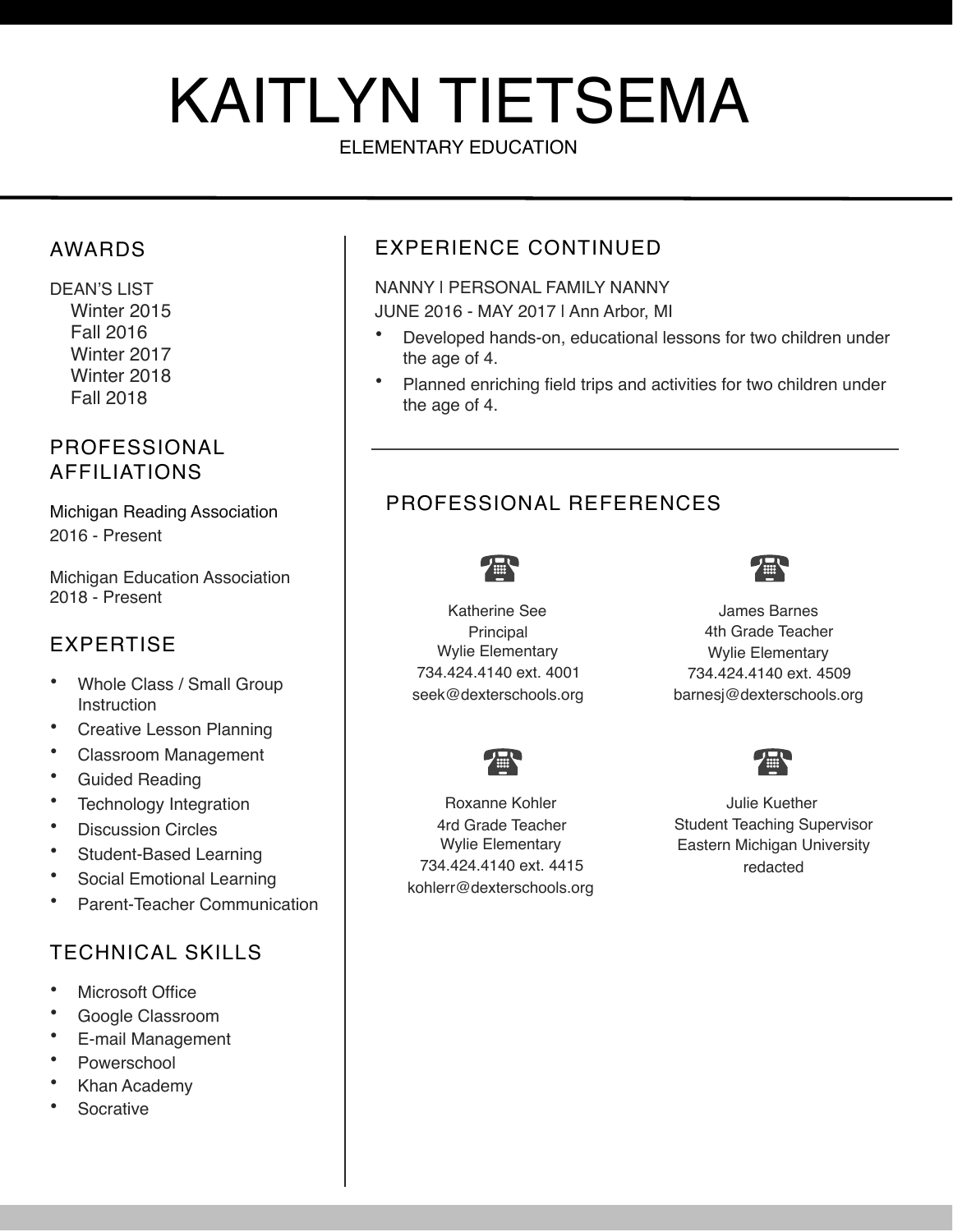#### **Athletic Restructuring Recommendation BOE Meeting December 16, 2019**

#### **Recommendation:**

- ● **Move Self-funded Teams to School-Supported**:
	- Current self-funded teams (Field Hockey, Boys Water Polo, Girls Water Polo, Boys Lacrosse, Girls Lacrosse, Competitive Cheerleading) will become school-supported teams. Ice Hockey, Dance, and Equestrian will remain self-funded.
- ● **Pay to Participate Fees will change to Participation Fees of**:
	- DHS \$250 per sport
	- MS \$150 per sport
	- Families may request reimbursement for pay to participate fees exceeding a family maximum of \$1000
	- **○ \$250 per sport equates to a cost for parents of approximately \$1 per hour for practices and games**
	- Participation fees began around 1992 and were last changed in 2011-2012.
- ● **Scholarships/Waivers of Participation fee**:
	- Requests for scholarships/waivers of participation fee will be made confidentially directly to the Athletic Director. Scholarships/waivers are granted on the basis of financial need or other considerations. Information supplied on an application for scholarships/waivers may be verified at any time. An appeal procedure is available for families where applications are denied.
	- ○ Scholarship Full Waiver (DHS) \$250
	- Scholarship Half Waiver (DHS) \$125
	- Scholarship Full Waiver (MC) \$150
	- Scholarship Half Waiver (MC) \$75
	- ○ **The Athletic Department will help coordinate fundraising activities to fund scholarships.**
	- $\circ$  ABCD booster group will be asked to fund scholarship/waivers for up to 10 HS athletes (\$2500) and 10 MS athletes (\$1500) per school year.
	- Additional Scholarship/Waivers will be funded by additional donations or the Athletic budget.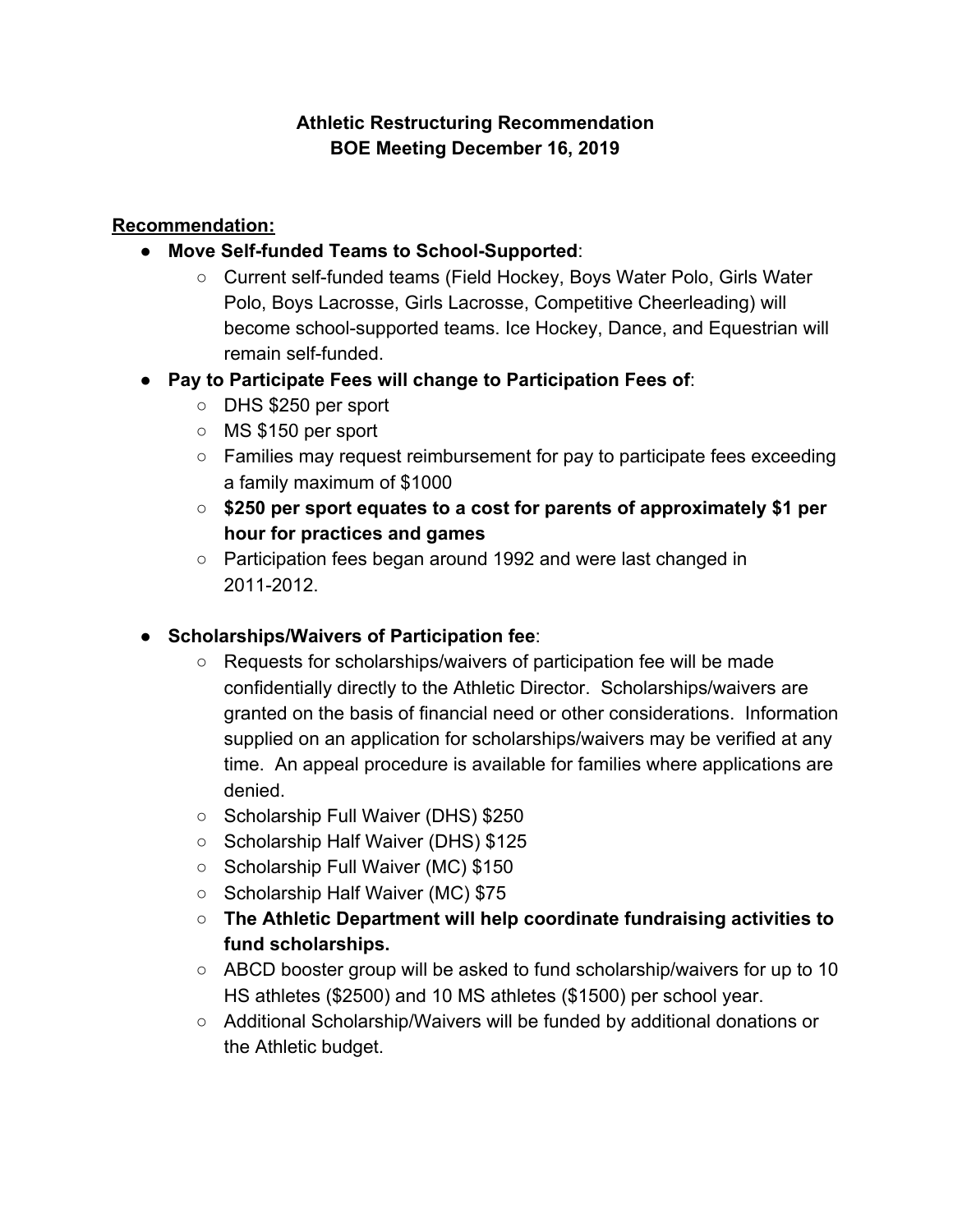- ● **Uniforms/Equipment**:
	- $\circ$  For any self-funded team moving to school-supported, the current team uniforms and equipment will become DCS uniforms and equipment.
- ● **Budgets/Funds**:
	- $\circ$  For any self-funded team coming in, all team funds will be turned over to the District and will become a fund balance available for that specific team's activities (student activity fund).
	- All funds collected by the team or on behalf of the team must be turned to the Athletic Department for deposit recordkeeping by team. All funds expended by the team must follow standard DCS policies and procedures. **The funds will be designated and accounted specifically for the team that raised the money.** Neither coaches nor parents may hold team funds separately or in a separate bank account. This is essential for district compliance with Title IX and to ensure the money is used for the intended purposes to benefit the student athletes. This is also to protect our parents as the separate accounts transfer to a different parent after children graduate.

#### **● What if a team doesn't want to move to school-supported?**

 $\circ$  If a team chooses not to move from self-funded to school-supported (with the exception of Ice Hockey, Dance, and Equestrian), no DHS varsity letters will be awarded. Teams will need to rent fields/pools and will be scheduled as a rental. DHS uniforms or logo will not be permitted.

#### ● **Coaching pay:**

- A new coaching pay schedule is recommended. The schedule outlines a percentage for each, where 1% = \$500. In exceptional circumstances, an experience stipend may be recommended by the Athletic Director up to 3% for the Head Varsity Coach in any HS sport or up to 1% for the Head Coach in any MS sport.
- $\circ$  Any current coach whose 2019-2020 coach pay is higher than the level on the new coaching pay schedule will be grandfathered at his/her 2019-2020 pay for that position.
- The coaching pay schedule provides some teams discretion to hire an additional assistant coach. Splits of the stipend amount are acceptable. The stipend is team funded. The team cost of each 1% is \$750 (stipend plus payroll taxes); 4% =\$3000. Only positions on the coaching pay schedule may be paid. Any other adults supporting teams are volunteers.
- **● Team purchases:** 
	- $\circ$  All team purchases must be approved by the coach and the Athletic Director, in advance.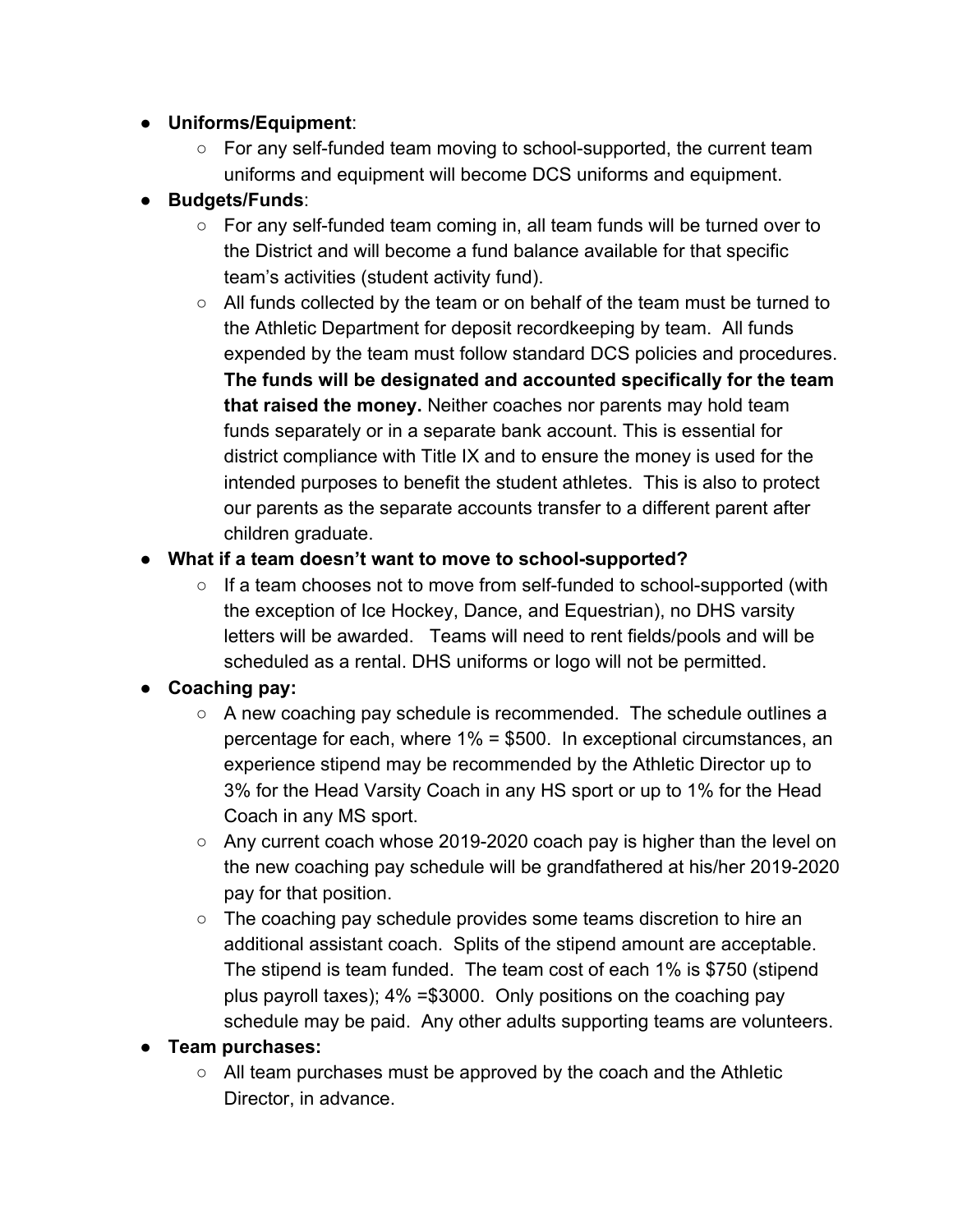$\circ$  Team funds are used for supplies and other discretionary purchases.

#### **Financials:**

- We currently have a \$516,000 athletic subsidy from the general fund budgeted for 2019-2020.
- Last year's (18-19) actual subsidy was \$624,000. The excess cost was primarily due to the need to contract out busing created by a shortage of staff bus drivers.
- The new restructured department is estimated to require a \$687,000 subsidy at a \$250 per DHS sport (assuming we can keep budgeted transportation costs at budget).
- The increase is an approximate net of \$180,000 in general fund athletic subsidy (assuming we can keep budgeted transportation costs at budget).
- Bringing in the self-funded sports creates \$67,000 of the needed increase in general fund athletic subsidy. This includes a contribution of \$41,000 from the proposed pay to participate fee of \$250 DHS for 164 athletes.
- Current coaching salaries are \$240,000 (plus payroll taxes), approximately \$179,000 at the High School level and \$61,000 at the Middle School level. Recommended coaching salaries would be \$372,000 (plus payroll taxes), approximately \$300,000 at the High School level and \$72,000 at the Middle School level. Varsity Head Coaches and Middle School Head Coaches with 8+ years of head coaching experience may earn an additional stipend, that will add approximately \$8,000 in year one, \$16,000 in year two, up to a total of \$48,000 if all coaches were highly experienced. *Note: At no time in the last 25 years has the district had all coaches at the top of the previous salary schedule. Currently, 8 Varsity Head Coaches and 8 MS Head Coaches would be eligible to earn an additional stipend.*
- We can accomplish all of this with the recommended structure.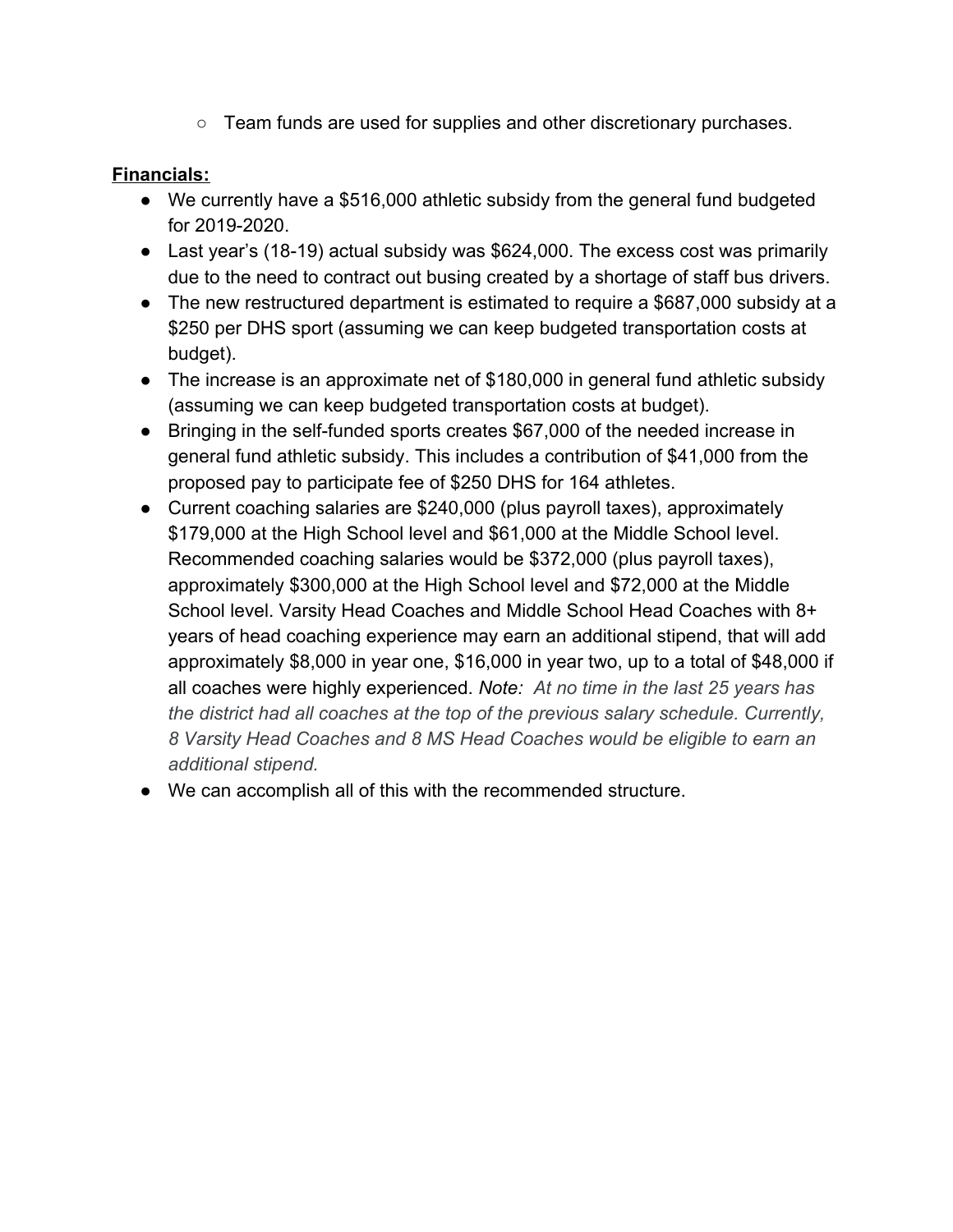



What the \$250 Participation Covers?

- The number of practices and contests varies by sport (generally 14-25 contests plus playoffs).
- ● Typical seasons are at least 12 weeks in length
- $\bullet$  12 weeks times 5 days per week = 60 days for practices or games = \$4.17 per day for games or practices
- Breakdown of a typical sport:
	- **○ Example: Volleyball**